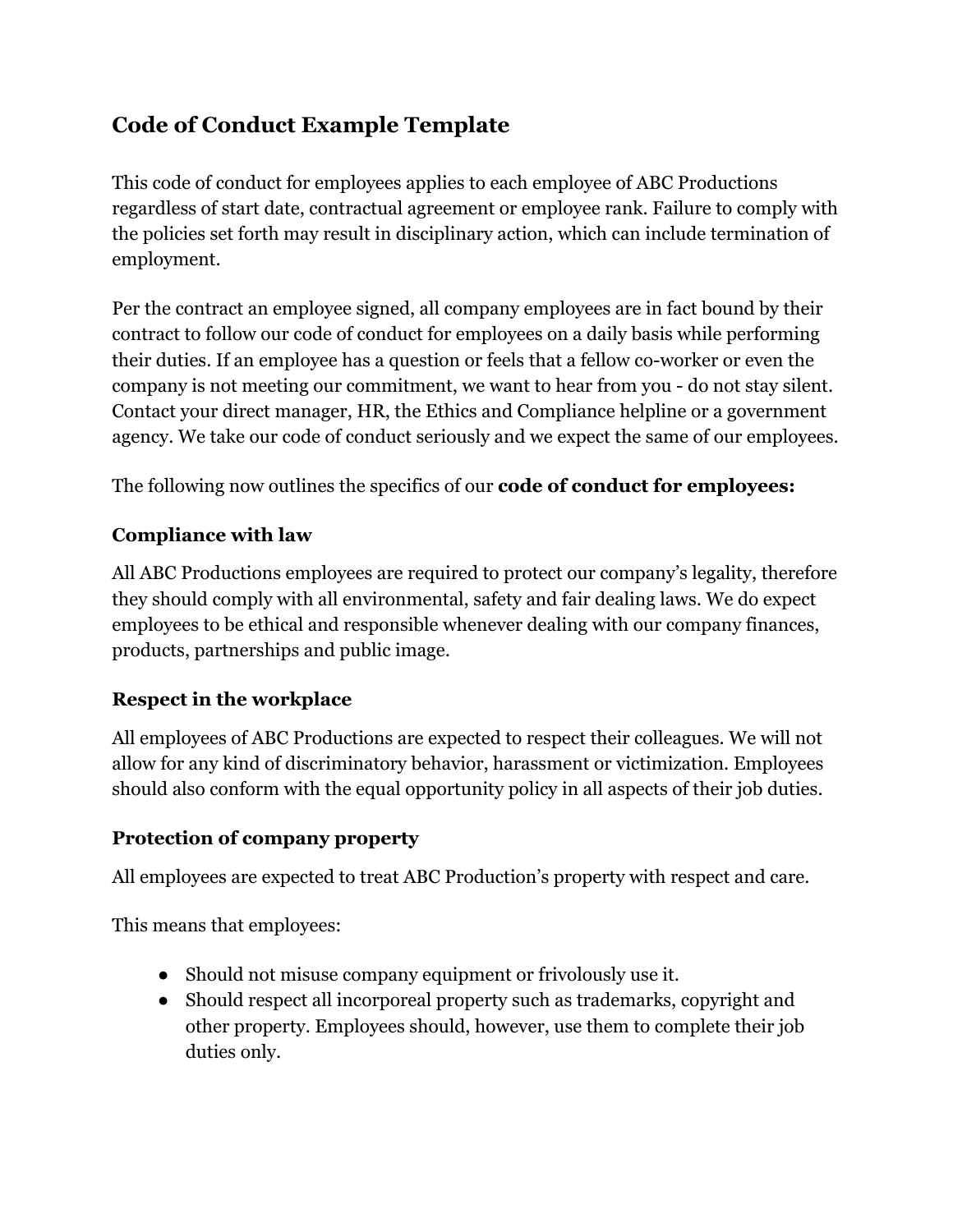● Should protect the company facilities and material property from damage and vandalism.

#### **Professionalism at the workplace**

All employees are expected to act and show integrity and professionalism while in the workplace:

#### ● **Personal appearance**

When it comes to personal appearance of an employee, we expect all employees to [follow our dress code](https://connecteam.com/templates/dress-code-policy/).

#### ● **Corruption**

We strongly discourage employees from accepting gifts from outside parties. We also prohibit briberies that can benefit an external or internal party.

### ● **Job duties and authority**

All employees should fulfill their job duties with integrity and respect toward customers, stakeholders and the community. Supervisors and managers mustn't abuse their authority. We expect them to delegate duties to their team members taking into account their competences and workload. Likewise, we expect team members to follow team leaders' instructions and complete their duties with skill and in a timely manner.

We encourage mentoring throughout our company.

#### ● **Absenteeism and tardiness**

Employees need to follow their schedules. However, there are exceptions that may prevent employees from following the [standard working hours or days](https://connecteam.com/templates/employee-attendance-policy/) and we outline those in our Employee Attendance Policy. In any case, we do expect all employees to be punctual when clocking in and clocking out.

### ● **Conflict of interest**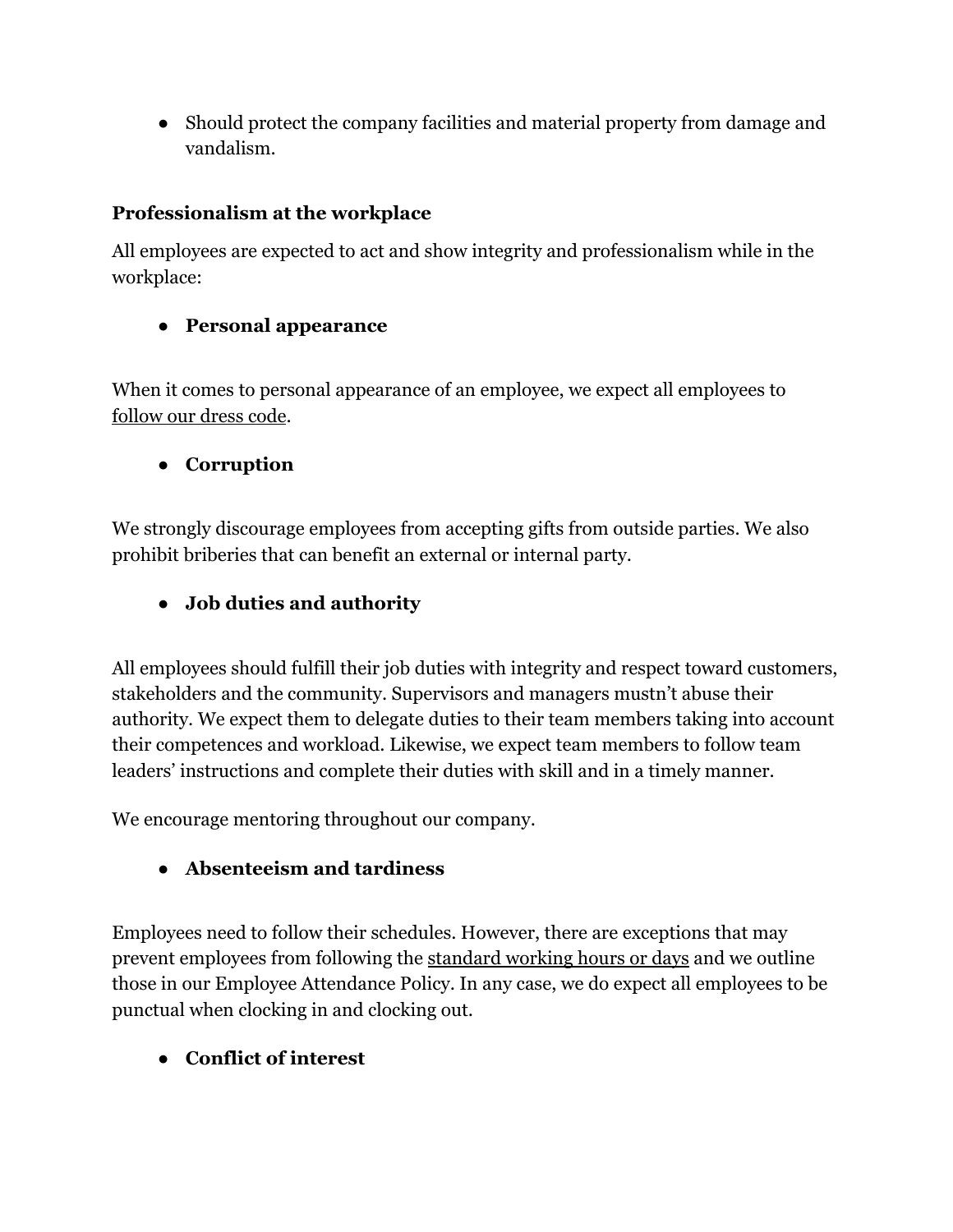Employees are expected to avoid any personal, financial or other interests which may hinder their capability or willingness to fulfill their job duties.

## ● **Collaboration**

At the workplace, employees are expected to act friendly and collaborative with everyone. We don't want anyone to disrupt the workplace or create obstacles to colleagues' work.

### ● **Communication**

All employees are required to remain open for communication and dialogue with their co-workers, supervisors, team members, and third-party "employees" or clients.

### ● **Benefits**

All employees are expected to not abuse their employment benefits, including time off, holidays, insurance, facilities, company car, or other benefits we offer.

### ● **Policies**

All employees are required to read and follow all of our company policies. If you should have any questions, ask your manager or the Human Resources (HR) department, for assistance.

### **Disciplinary actions**

We may take disciplinary action against any employees who have repeatedly or intentionally failed to follow our code of conduct. The disciplinary actions will vary based on the violation committed.

Possible consequences include:

- Demotion.
- Reprimand.
- Suspension or [termination](https://connecteam.com/templates/employee-termination-letter/), when dealing with serious offenses.